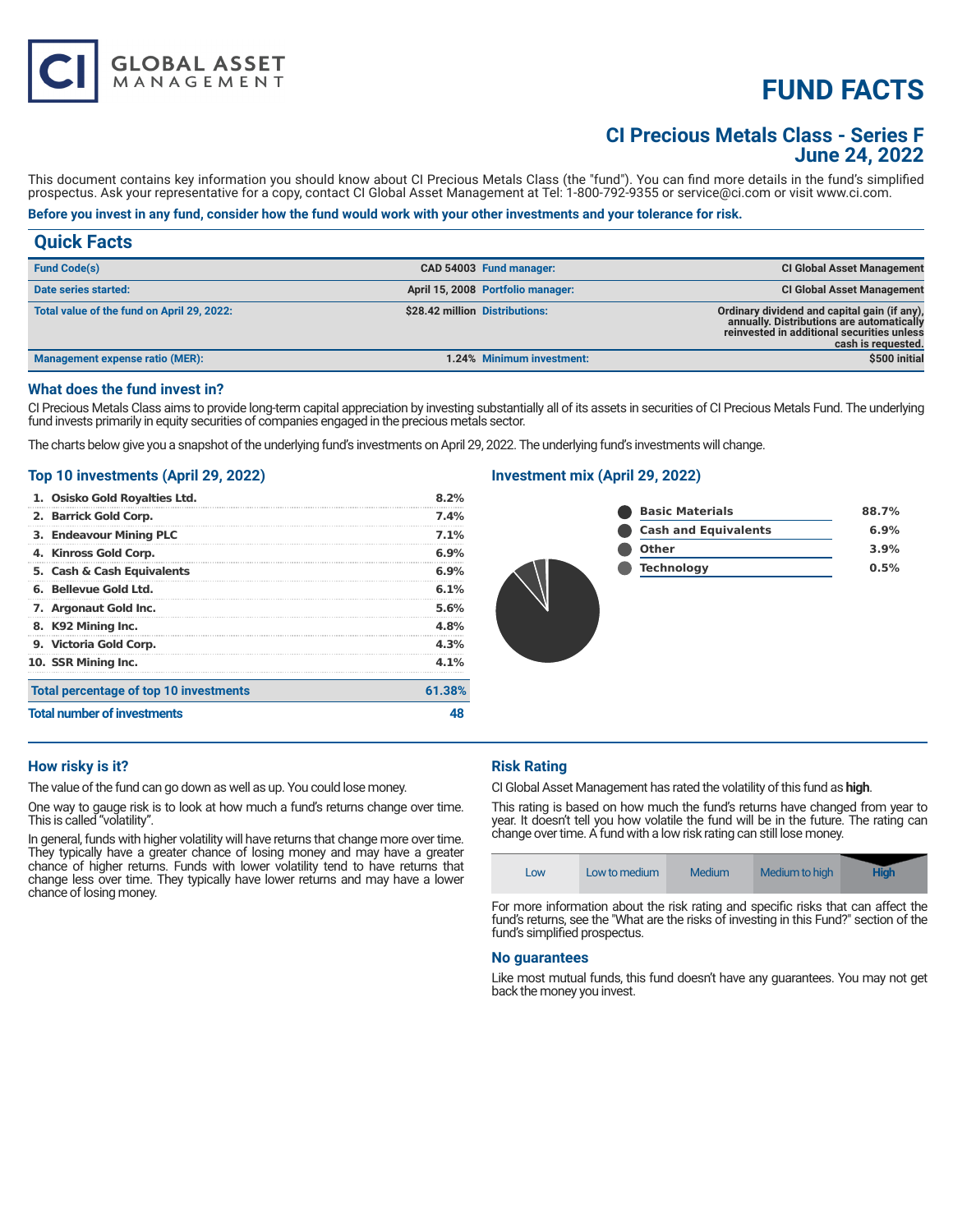# **CI Precious Metals Class - Series F**

#### **How has the fund performed?**

This section tells you how Series F securities of the fund have performed over the past 10 calendar year(s). Returns are after expenses have been deducted. These expenses reduce the fund's returns.

#### **Year-by-year returns**

This chart shows how Series F securities of the fund performed in each of the past 10 calendar year(s). This fund series dropped in value in 5 of the last 10 calendar year(s). The range of returns and change from year to year can help you assess how risky the fund has been in the past. It does not tell you how the fund will perform in the future.



#### **Best and worst 3-month returns**

This table shows the best and worst returns for Series F securities of the fund in a 3-month period over the past 10 calendar year(s). The best and worst 3-month returns could be higher or lower in the future. Consider how much of a loss you could afford to take in a short period of time.

|                    | <b>Return</b> | 3 months ending | If you invested \$1,000 at the beginning of the period |
|--------------------|---------------|-----------------|--------------------------------------------------------|
| <b>Best return</b> | 92.8%         | June 30. 2020   | Your investment would rise to \$1,928                  |
| Worst return       | $-38.5\%$     | June 30, 2013   | Your investment would drop to \$615                    |

## **Average return**

As at April 29, 2022, a person who invested \$1,000 in Series F securities of the fund 10 years ago has \$1,172. This works out to an annual compounded rate of return of 1.6%.

## **Who is this fund for?**

#### **This fund may be suitable for you if you:**

- are willing to accept a high degree of risk
- are seeking a growth fund investing in the precious metals sector<br>• are seeking to add diversification to your investment portfolion
- are seeking to add diversification to your investment portfolio<br>• are planning to hold your investment for the long term
- are planning to hold your investment for the long term

#### **A word about tax**

In general, you'll have to pay income tax on any money you make on a fund. How much you pay depends on the tax laws where you live and whether or not you hold the fund in a registered plan such as a Registered Retirement Savings Plan, or a Tax-Free Savings Account. Keep in mind that if you hold your fund in a non-registered account, fund distributions are included in your taxable income, whether you get them in cash or have them reinvested.